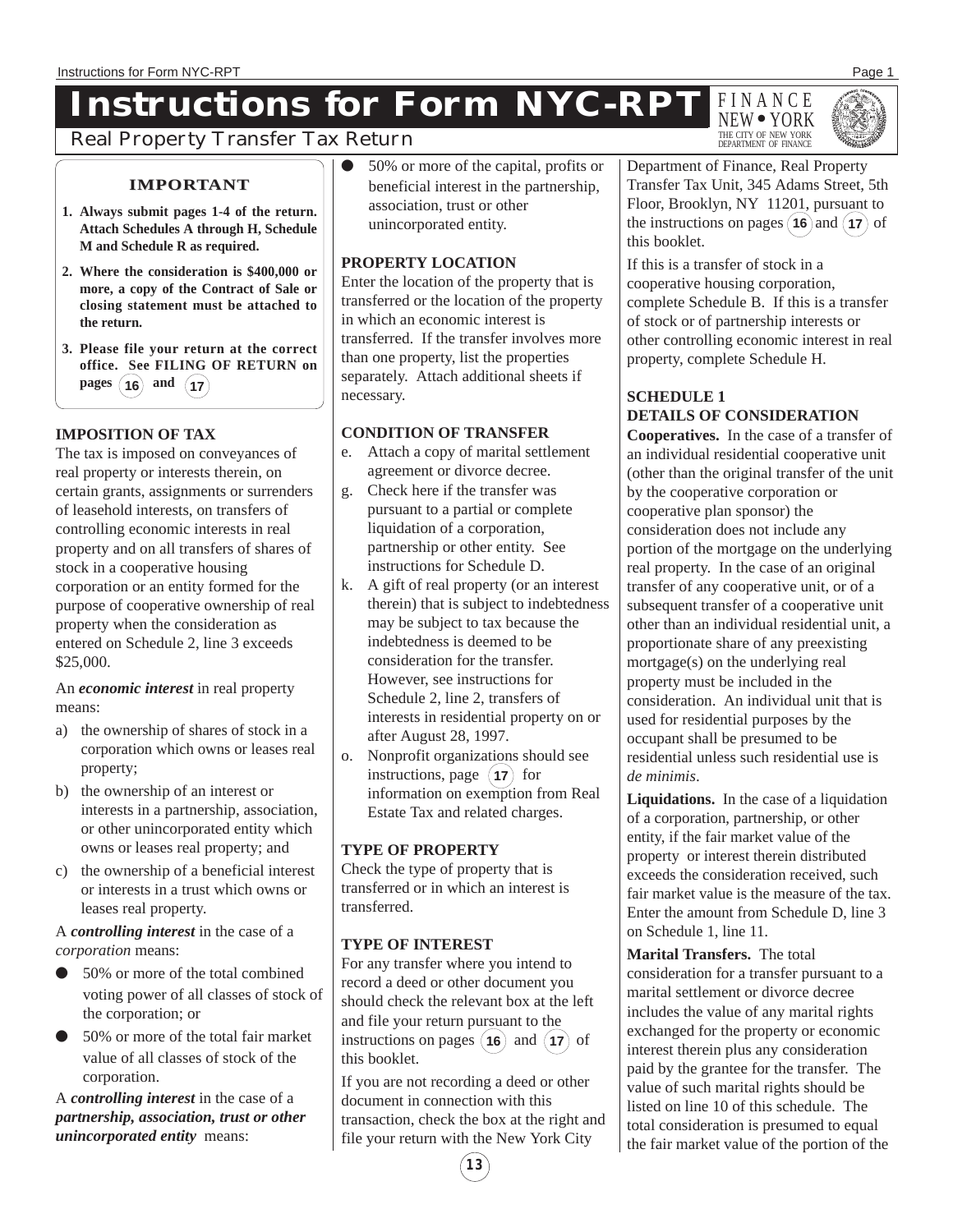property or interest therein that is transferred. Attach a rider explaining how you determined the total consideration.

**Transfers to Business Entities.** In the case of a transfer of property or interest therein to a business entity in exchange for an interest in the entity, the value of such interest in the entity is equal to the fair market value of the property or interest therein less the amount of mortgages, liens or encumbrances thereon. (See Schedules F and M)

#### **SCHEDULE 2 COMPUTATION OF TAX**

#### **PAYMENT -**

If the real property is located in Staten Island (Richmond County), make check or money order payable to: **Richmond County Clerk.**

For real property not located in Staten Island, make check or money order payable to: **NYC Department of Finance.**

**LINE 1 - TOTAL CONSIDERATION** Enter the amount from line 11, Schedule 1, page 2.

#### **LINE 2 - EXCLUDIBLE LIENS-TRANSFERS INVOLVING CERTAIN RESIDENTIAL PROPERTY OR INTEREST THEREIN**

With certain exceptions, the amount of mortgages, liens or encumbrances is excluded from consideration for the transfer on or after August 28, 1997 of a one-, two-, or three-family house, an individual residential cooperative apartment or individual residential condominium unit, or economic interest in such property if the mortgage, lien or encumbrance existed before the date of the transfer and remains on the property or interest after the date of the transfer. This provision does not apply to any mortgage, lien or encumbrance placed on the property or interest in connection with, or in anticipation of, the transfer, or by reason of deferred payments of the purchase price. This exclusion also does not apply to a transfer to a mortgagee, lienor or encumbrancer of the property or interest, or to a qualifying real estate investment trust transfer.

Recently adopted rules govern the application of the exclusion. Under the rules, an existing mortgage will be excluded in all transfers pursuant to gifts or divorce. In any other transfer, an examination time period beginning six months prior to, and ending three months after, the transfer is established. Mortgages placed on the property or discharged outside that time period will be excluded unless there is documentary evidence that the mortgage was placed or discharged in connection with the transfer. Mortgages placed or discharged within the examination period will be excluded unless the facts and circumstances indicate that the mortgage was placed or discharged in connection with the transfer. Mortgages that are modified will be excluded in all cases except where the modifications occur within the examination period AND result in a change in the identity of the lender PLUS a change of at least ten percent in either the interest rate or term of the mortgage loan. See Title 19 of the Rules of the City of NY §23-03(k) for more information.

Enter on line 2 of Schedule 2 the amount of any mortgage, lien or encumbrance included in the amount entered on line 3 of Schedule 1 that is eligible for the exclusion described above.

*NOTE: You may not enter any amount on line 2 if you have not checked box a, b or c under "Type of Property" on page 2 of Form NYC-RPT or you HAVE checked box d, f, q or t under "Condition of Transfer".*

#### **LINE 4 - TAX RATE**

Insert the appropriate tax rate based on the consideration on line 3. Note: the tax rate is determined after certain liens are excluded but before taking into account the mere change of form exemption. Tax rates depend on the kind of real property that is transferred or is held by the entity whose stock or partnership interest is the subject of this transfer.

Effective for transfers on or after August

1, 1989, the tax rates are as follows:

**Certain Residential Property and Interests** 1% of the consideration where the consideration is \$500,000 or less or 1.425% of the consideration where the consideration is greater than \$500,000 in the following instances:

- conveyances where the real property transferred, or the real property in which the economic interest is transferred, is a one-, two-, or threefamily house, an individual cooperative apartment, an individual residential condominium unit, or an individual dwelling unit in a dwelling which is to be occupied as the residence or home of four or more families living independently of each other; and
- grants, assignments or surrenders of leasehold interests in a one-, two-, or three-family house, or an individual dwelling unit in a dwelling which is to be occupied or is occupied as the residence or home of four or more families living independently of each other.

An individual condominium that is used for residential purposes by the occupant shall be presumed to be residential, unless such residential use is *de minimis*. *(For illustrations, see RCNY Section 23- 03(b)(9) and (10).)*

#### **Other Transfers**

● For all transfers involving property or interests in property other than the residential property specified above, the rate is 1.425% of the consideration where the consideration is \$500,000 or less or 2.625% of the consideration where the consideration is greater than \$500,000.

# **LINE 5**

If you qualify for the "*Mere Change In Form Exemption"*, enter the percentage from Schedule M, line 2, Column f. If you do not qualify for the Mere Change In Form Exemption, enter 100%.

# **LINE 7 - TAX**

Attach additional schedules 1 and 2 if varying tax rates apply.

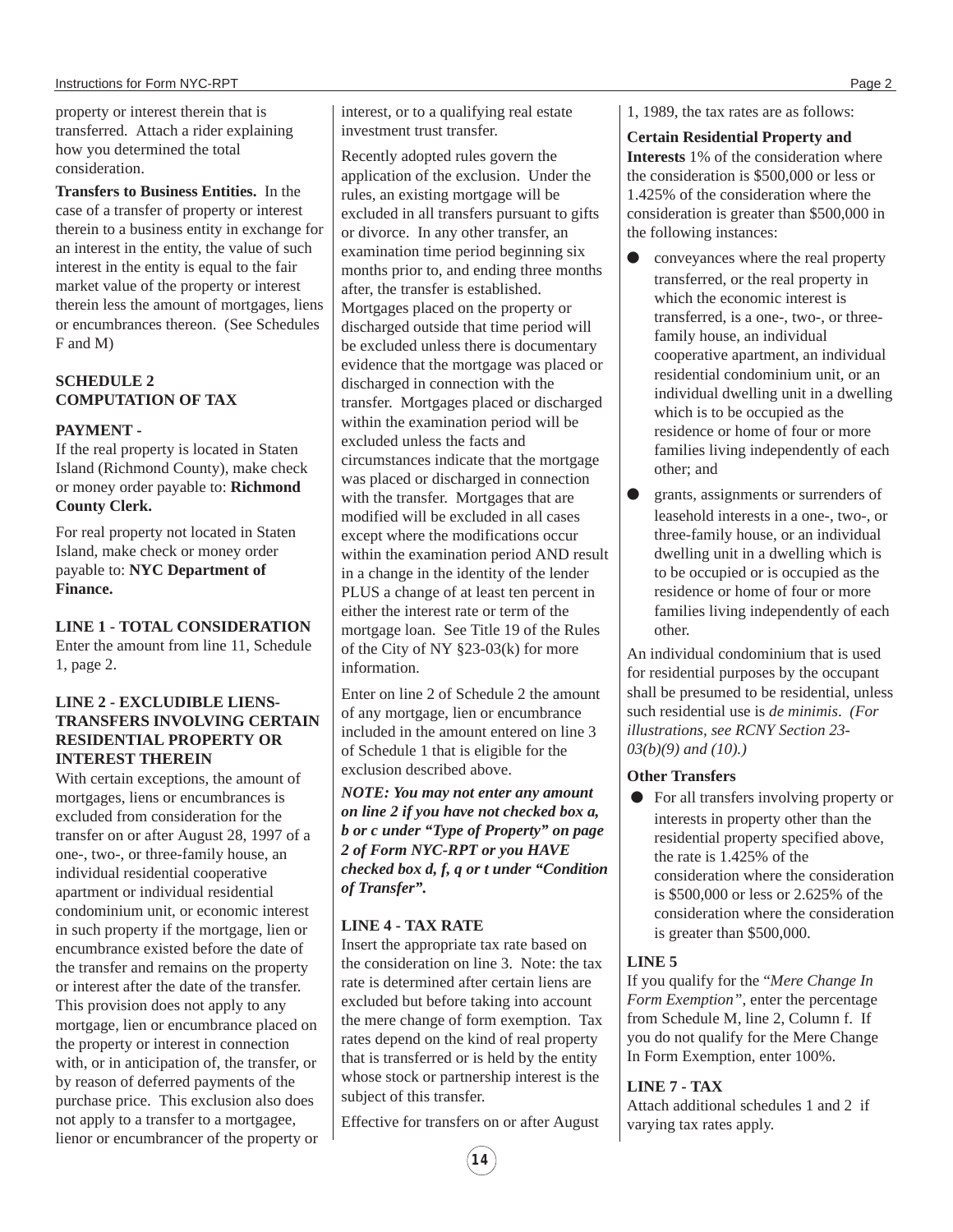#### **LINE 8 - CREDIT**

- a. **Liquidations** If a purchaser acquires a controlling economic interest in a corporation, partnership, association, trust or other entity owning real property in a transaction subject to the Real Property Transfer Tax and within 24 months of such acquisition the entity owning the real property or interest therein is liquidated and the real property or interest therein is conveyed to the purchaser of the controlling economic interest, a credit is available against the transfer tax due on the liquidation in the amount of the transfer tax paid with respect to the original acquisition of the controlling economic interest. In no event shall this credit be greater than the tax payable upon the conveyance in liquidation.
- b. **Original Co-op Transfer** In the case of the original transfer of cooperative housing corporation stock by a cooperative corporation or cooperative plan sponsor in connection with the grant or transfer of a proprietary leasehold, a credit is allowed for a proportionate part of the amount of any tax paid upon the conveyance to the cooperative housing corporation of the land and building or buildings comprising the cooperative dwelling or dwellings. This credit applies only for original transfers of stock by the cooperative housing corporation or cooperative plan sponsor. It does not apply to taxable resales of cooperative housing corporation stock.

No credit is allowed for any tax paid more than 24 months prior to the date on which occurs the first in a series of transfers of shares of stock in the initial offering of cooperative housing corporation shares.

Attach a detailed schedule to support the credit claimed on this line.

#### **LINE 10 - INTEREST**

If the tax is not paid on or before the due date (determined without regard to any extension of time), interest must be paid

on the amount of the underpayment from the due date to the date paid. For information as to the applicable rate of interest call *(718) 935-6000.*

#### **LINE 11 - PENALTIES**

- a) If you fail to file a return when due, add to the tax 5% for each month or partial month the form is late up to 25%, unless the failure is due to reasonable cause.
- b) If you fail to pay the tax shown on the return by the prescribed filing date, add to the tax (less any payments made) 1/2% for each month or partial month the payment is late up to 25%, unless the failure is due to reasonable cause.
- c) The total of the additional charges in a) and b) may not exceed 5% for any one month.

#### **LINE 13 - FILING FEE**

Pursuant to Subdivision 3 of Section 333 of the NYS Real Property Law, all RPT forms filed on or after July 1, 1991 must be accompanied by a \$25.00 fee. No form will be accepted without the fee.

# **SCHEDULE 3**

If this transaction includes more than one grantor or grantee, complete this schedule and provide the requested information for all such grantors or grantees that are not listed on page 1 of this form. For any grantee and grantor that is a partnership, provide the requested information for each general partner. If this transaction includes more than one grantee or grantor and any of them is a partnership, attach a separate schedule 3 for each grantee or grantor providing the information for each general partner.

#### **SCHEDULE A Line 2d**

If bid price is paid in cash, enter here and on Schedule 1, line 1. If other than cash, enter here and on the appropriate line on Schedule 1.

#### **Line 2f**

Enter remaining mortgages, liens or encumbrances here and on Schedule 1, line 3, 4, 5, 6 or 10 as appropriate.

#### **SCHEDULE C Line 4**

Enter remaining mortgages, liens or encumbrances here and on Schedule 1, line 3, 4, 5, 6 or 10 as appropriate.

# **SCHEDULE D**

In a liquidation, the measure of the tax is the greater of fair market value or consideration. The greater of fair market value or consideration, and the applicable rate of tax are determined separately for each parcel of real property or economic interest in a parcel of real property that is distributed in a liquidation. If this transaction involves the distribution in liquidation of more than one such parcel or economic interest, complete a separate Schedule D for each such property or interest. Attach additional schedules 1 and 2 as necessary. (See §23-03 (g) of the rules of the City of New York for examples of calculation of the tax base in liquidations.)

# **SCHEDULE F Line 8**

If you received other property in exchange for the real property or interest therein that was transferred to the business entity, enter the value of the other property here. If assets other than real property or interests therein were transferred to the business entity in connection with this transaction, the consideration received must be apportioned among the assets transferred. Attach schedule.

# **SCHEDULE H**

If the entity named in A owns assets in addition to real property or interests therein you should make a good faith apportionment of the consideration, based on the relative fair market value of the real estate or interests therein and the other assets. See Administrative Code §11- 2102 (d) and §23-02 of the rules of the City of New York, Definition of Consideration, Paragraph 3. Apportioned consideration should be entered on Schedule 1 on appropriate lines.

If the entity named in A owns more than one parcel of real property or economic interest therein, the consideration and the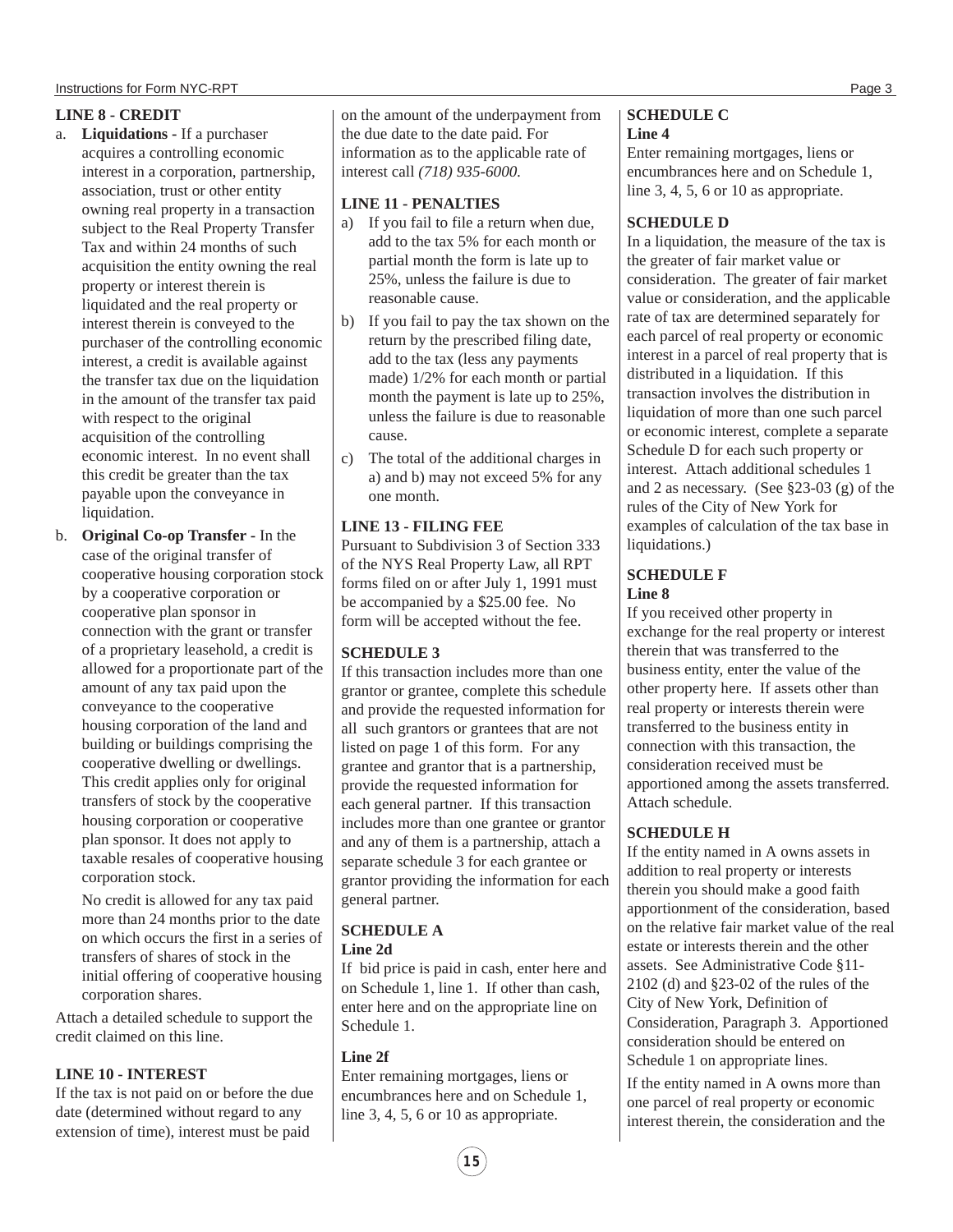applicable rate of tax is determined separately for each parcel of property or economic interest. Attach separate Schedules H, 1 and 2, as necessary. If any of the percentages in B, C, D, E or F is 50 percent or more, a return must be filed and tax paid with respect to any transaction reflected in items C, D, E or F. The tax rate applicable to each item of real property or economic interest therein is based on its proportionate share of the aggregate consideration for all transactions reflected in items B, C, D, E or F.

#### **SCHEDULE M - MERE CHANGE OF FORM TRANSFERS**

**For transfers occurring on or after June 9, 1994, a transfer that represents a mere change in identity or form of ownership or organization is not taxable to the extent the beneficial ownership of the real property or economic interest therein remains the same. (NYC Administrative Code Section 11-2106 (b) (8)). However, a transfer to a cooperative housing corporation, other than a corporation formed under Articles 2, 4, 5, or 11 of the Private Housing Finance Law, of the property that will comprise the cooperative dwelling will not qualify for this exemption.**

The following are types of transfers that may qualify for the mere-change exemption in whole or in part. If you checked condition "g", "i", or "l" on Form NYC-RPT, page 1, the transfer may qualify for this exemption in whole or in part. Transfers other than those listed may also qualify for the exemption in whole or in part.

- a. A transfer of property or interest therein to a new or pre-existing corporation in which the owners of the property or interest therein prior to the transfer are shareholders;
- b. A transfer of property or interest therein by one wholly-owned subsidiary of a corporation to another wholly-owned subsidiary of the same corporation;
- c. A transfer of property or interest therein to a new or pre-existing

partnership in which the owners of the property or interest therein prior to the transfer are partners; or

d. A distribution of property or interest therein by a corporation or partnership to its shareholders or partners.

#### **Examples:**

- 1. A transfer of property owned by three individuals as equal tenants-incommon to a corporation or partnership in which the same three individuals are equal shareholders or partners will be fully exempt as a mere change of form of ownership.
- 2. A transfer of a cooperative apartment owned by an individual to a corporation in which the individual is a 25 percent shareholder will be exempt to the extent that the individual retains a 25% beneficial interest in the coop after the transfer.
- 3. Corporation X is owned 25% by individual A and 75% by individual B. If Corporation X distributes New York City real property to A and B as equal tenants-in-common, the transfer will be exempt to the extent A retains the same 25 percent interest in the property and B retains a 50 percent interest in the property. The transfer will be taxable to the extent of the additional 25 percent interest in the property transferred to A

For additional information, see Title 19 of the Rules of the City of NY §23-05(b)(8).

# **EXEMPTIONS FROM THE TRANSFER TAX**

- A. The following parties are exempt from the payment of the tax and from filing a return:
	- 1. The State of New York, its agencies, instrumentalities, public corporations (including a public corporation created pursuant to agreement of compact with another state or Canada) or political subdivisions.
	- 2. The United States of America and its agencies and instrumentalities, insofar as they are immune from taxation.

The exemption of such

**16**

governmental bodies does not relieve a grantee from them of liability for the tax or from filing a return.

- B. The tax imposed does not apply to any of the following deeds:
	- 1. A deed, instrument or transaction by or to the United Nations or any other world-wide international organization of which the United States is a member.
	- 2. A deed, instrument or transaction by or to any corporation, association, trust, community chest, fund or foundation, organized and operated exclusively for religious, charitable, or educational purposes, or for the prevention of cruelty to children or animals, and no part of the net earnings of which inures to the benefit of any private shareholder or individual and no substantial part of the activities of which is carrying on propaganda, or otherwise attempting to influence legislation, provided, however, that nothing in this paragraph shall include an organization operated for the primary purpose of carrying on a trade or business for profit, whether or not all of its profits are payable to one or more organizations described in this paragraph.
	- 3. A deed, instrument or transaction to any governmental body listed in "A" above.
	- 4. A deed or instrument given solely as security for a debt, or a deed or instrument given solely for the purpose of returning such security.
	- 5. A deed or instrument or transaction from a mere agent, dummy, strawman or conduit to a principal, or a deed from the principal to an agent, dummy, strawman or conduit.

Where a tax does not apply to any deed, neither the grantor nor the grantee is required to pay the tax. However, a return relating to the deed must be filed.